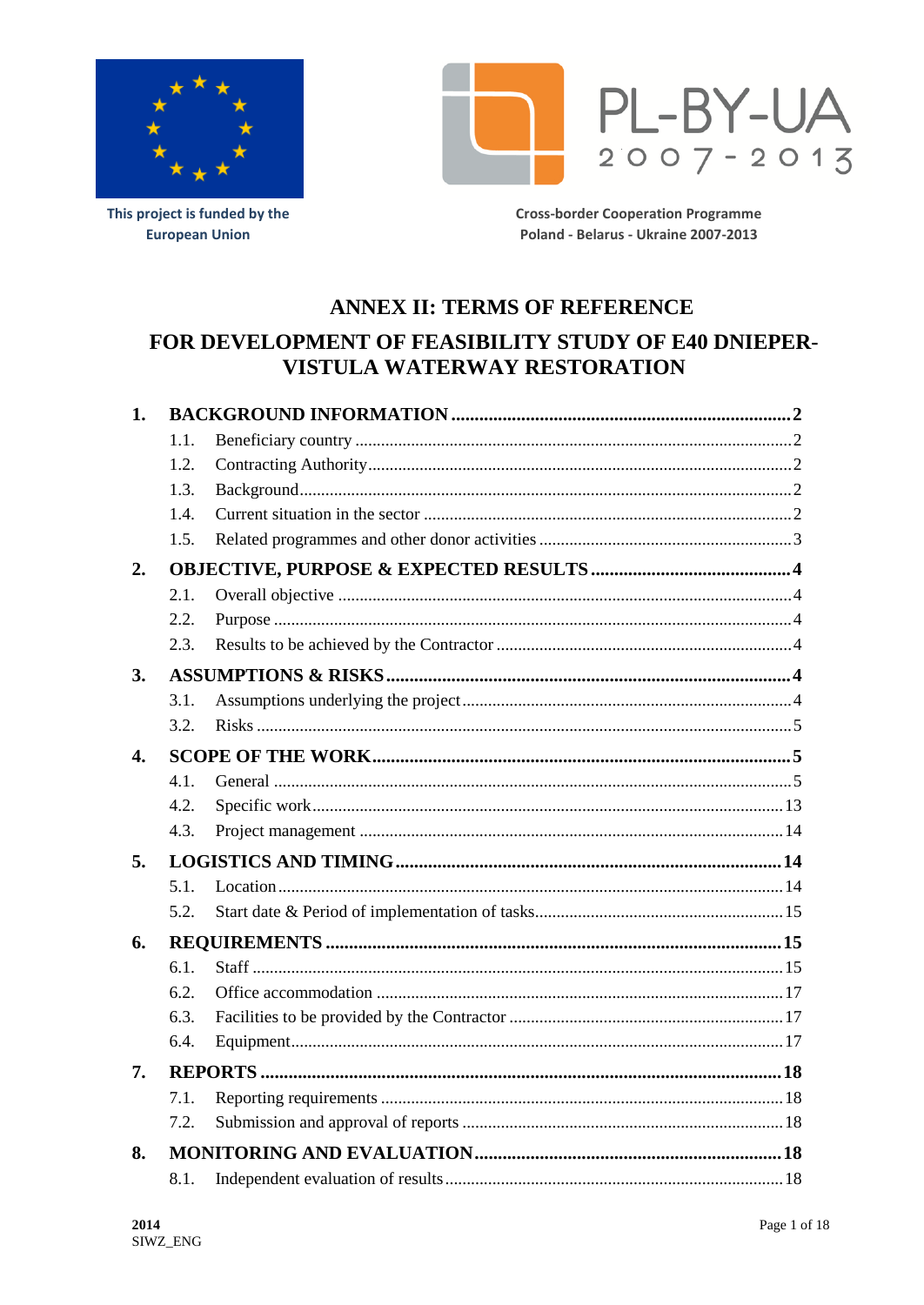# **1. BACKGROUND INFORMATION**

# **1.1. Beneficiary country**

Belarus, Poland, Ukraine

### **1.2. Contracting Authority**

Republican unitary maintenance and construction enterprise "Dnepro-Bug Waterway", 20 Lenin sq., 225710 Pinsk, Republic of Belarus

## **1.3. Background**

Waterway connection E40 River Wisla (Vistula) from Gdansk to Warszawa – Brest – Pinsk – river Dnipro (Dnieper) via Kyiv to Kherson passes through the territory of 3 countries. Some parts of the waterway in Belarus, Poland and Ukraine are included into the list of most important strategic bottlenecks and missing links of the E waterway network which hinder development of water transport not only in the border regions of Poland, Belarus and Ukraine but in Europe in general (Resolution No 49 "Inventory of Most Important Bottlenecks and Missing Links in the E Waterway Network", adopted by the Working Party on Inland Water Transport of the UNECE on October 24, 2002 with amendments, adopted by Resolution No 74 dd. October 12, 2012). This problem is acknowledged on the European and national level but actual restoration of the E40 waterway, which should begin with development of the feasibility study, has not been launched yet. The issue of the Dnieper-Vistula (Wisla) waterway restoration has been discussed and analysed by Belarusian, Ukrainian, Polish scholars since 1960s, but no common strategy has been developed so far. The Action plan on implementation of decisions of European Conference on internal water transport (Bucharest, September 13-14, 2006), approved by Resolution the Working Party on Inland Water Transport of the UNECE No 258 dd. February 8, 2007 foresees the development of feasibility study for restoration of the waterway E40. This study needs to comply with national and international standards, to be developed by the experts from three countries with involvement of international experts and with appliance of modern scientific methods and approaches to large infrastructure projects.

# **1.4. Current situation in the sector**

The issue of the E40 Dnieper-Vistula waterway restoration is included in National Programme of the Inland and Sea Transportation Development of Belarus for the period of the 2011 – 2015. The National Programme of the Inland Water Transportation of Ukraine for the period of 2014-2021 foresees only activities aimed at the integration of the existing inland waterways into network of European and international waterways. Both Belarus and Ukraine signed the European Agreement on Main Inland Waterways of International Importance (AGN), Geneva, January 19, 1996. This idea is not sufficiently promoted on the national level in Poland. Restoration of the E40 waterway is mentioned in the Program of the inland water transport infrastructure development in Poland till 2027 as a project which needs further investigations and will be realised in a long term perspective till 2047. . Poland has also not signed the AGN but in process of its discussion on the level of parliament.

The Communication from the European Commission to the Council and the European Parliament "Extension of the major trans-European transport axes to the neighbouring countries. Guidelines for transport in Europe and neighbouring regions" 31.1.2007 COM (2007) 32 recognizes increasing importance of cooperation between border regions of EC and neighbourhood countries on the issues of transport development. Belarusian, Polish and Ukrainian border regions with support of the governmental bodies and EU CBC Programme Poland-Belarus-Ukraine 2007-2013 started the project "Restoration of the E-40 waterway on the Dnieper-Vistula section: from strategy to planning". The action is a first step towards a better transport accessibility of the region. In the long term perspective, restoration of the Dnieper-Vistula waterway will make it possible for the border regions of Poland, Belarus and Ukraine to become a multimodal transportation centre which will be of utmost importance not only for the Berlin-Moscow corridor, but also for the corridor connecting the Black Sea with the Baltic Sea.

For implementation of activities of the project a permanent Cross-border Commission on the development of the Dnieper-Vistula waterway with a permanent Secretariat was formally established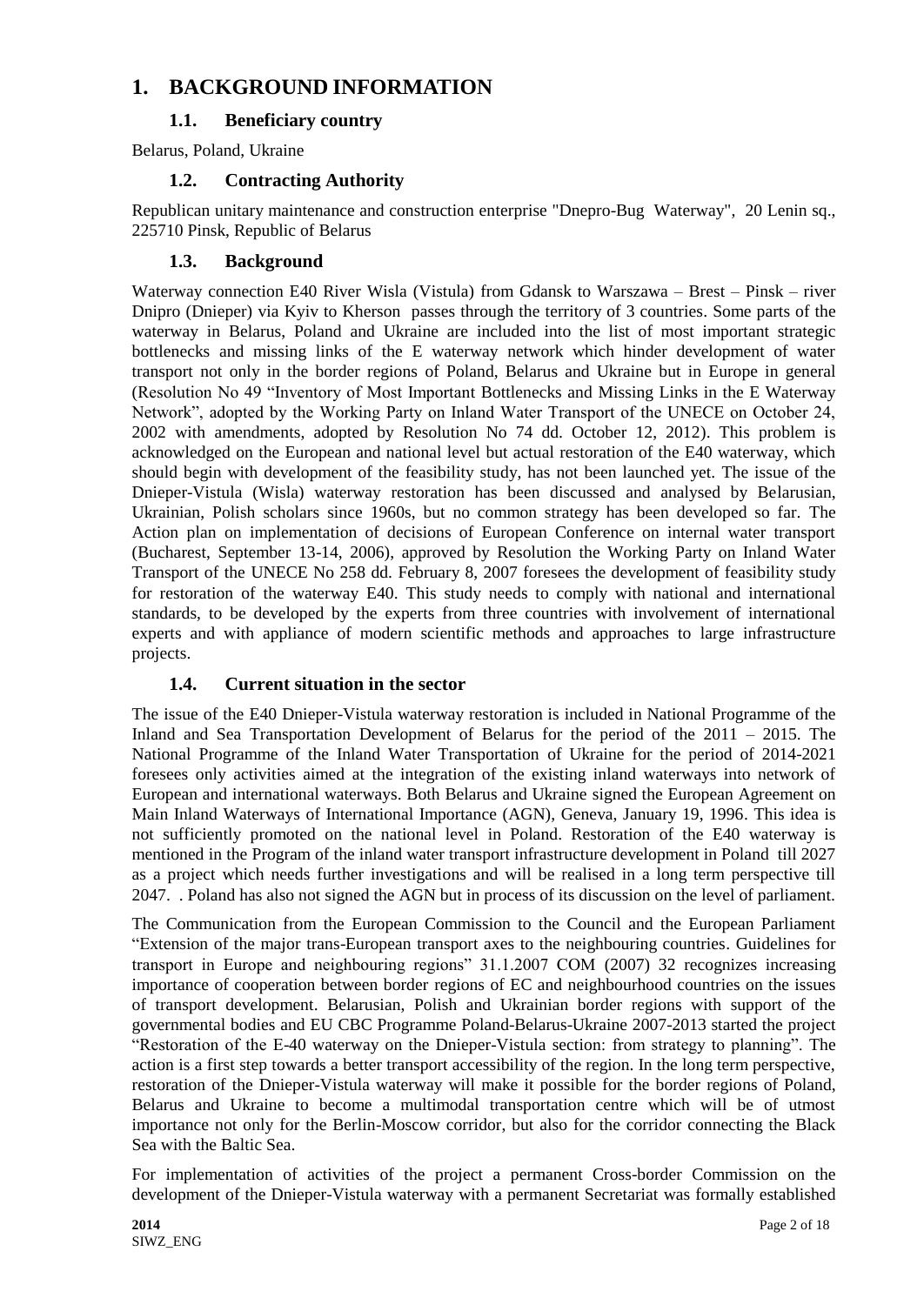within an international conference on restoration of the E40, which took place in Brest (Belarus) on 27-28 March 2014. The Commission consists of representatives of ministries, water management departments, regional and local authorities, research institutes, civil society organizations from Belarus, Poland and Ukraine. There are 4 working groups of the Commission which should facilitate the expertise of the subcontractor and recommend on priority scenario of E40 waterway restoration:

- Working group 1. Development of water transport and cross-border economic development;
- Working group 2. E40 waterway in the context of spatial planning of cross-border regions;
- Working group 3. Cross-border water resources and ecology;
- Working group 4. Promotion of idea of the E40 waterway restoration at the European, national and regional level.

The permanent Secretariat of the Commission acts in Brest, Belarus and coordinates the activities of the working groups and is a contact body for contractor in all issues related to cooperation with Commission's working groups.

The activities of the Secretariat are managed by the Steering Committee of the Project "Restoration of the E-40 waterway on the Dnieper-Vistula section: from strategy to planning", being implemented within CBC Programme Poland-Belarus-Ukraine 2007-2013 of the European Partnership and Neighbourhood Instrument. The Steering Committee consists of representatives of the project partners:

- Republican unitary maintenance and construction enterprise "Dnepro-Bug Waterway" (Belarus),
- Brest Regional Executive Committee (Belarus),
- Local Foundation for Promotion of International Dialogue and Cooperation "Interakcia" (Belarus),
- Volyn Regional Department of Water Resources (Ukraine).
- Public Organization "Volyn Association of Scientists and Innovators" (Ukraine),
- Marshal Office of the Lubelskie Voivodeship in Lublin (Poland),
- Association for regional and local development "Progress" (Poland).

The Steering Committee take a decision on acceptance of the contractor's services and payment of service fees to the contractor.

### **1.5. Related programmes and other donor activities**

- National Programme of the Inland and Sea Transportation Development of the Republic of Belarus for the period of the 2011 – 2015
- National Programme of the Inland Water Transportation of Ukraine for the period of 2014 2021
- National Strategy of Social and Economic Sustainble Development of the Republic of Belarus till 2020
- Strategy of the Environmental Protection of the Republic of Belarus till 2025
- Water Strategy of the Republic of Belarus till 2020
- State Program on Water Resources Management and Environmental Rehabilitation of the Dnipro River for the period until 2021
- Program for the Wisla and its basin in 2020 of the Polish Republic
- National Spatial Development Concept 2030 of Poland
- Transport Development Programme of Poland till 2020
- Programme of the inland water transport infrastructure development in Poland
- Water Management Plan for Vistula River Basin
- Strategy of the Environmental Protection of Poland
- Other related international, national and regional strategies.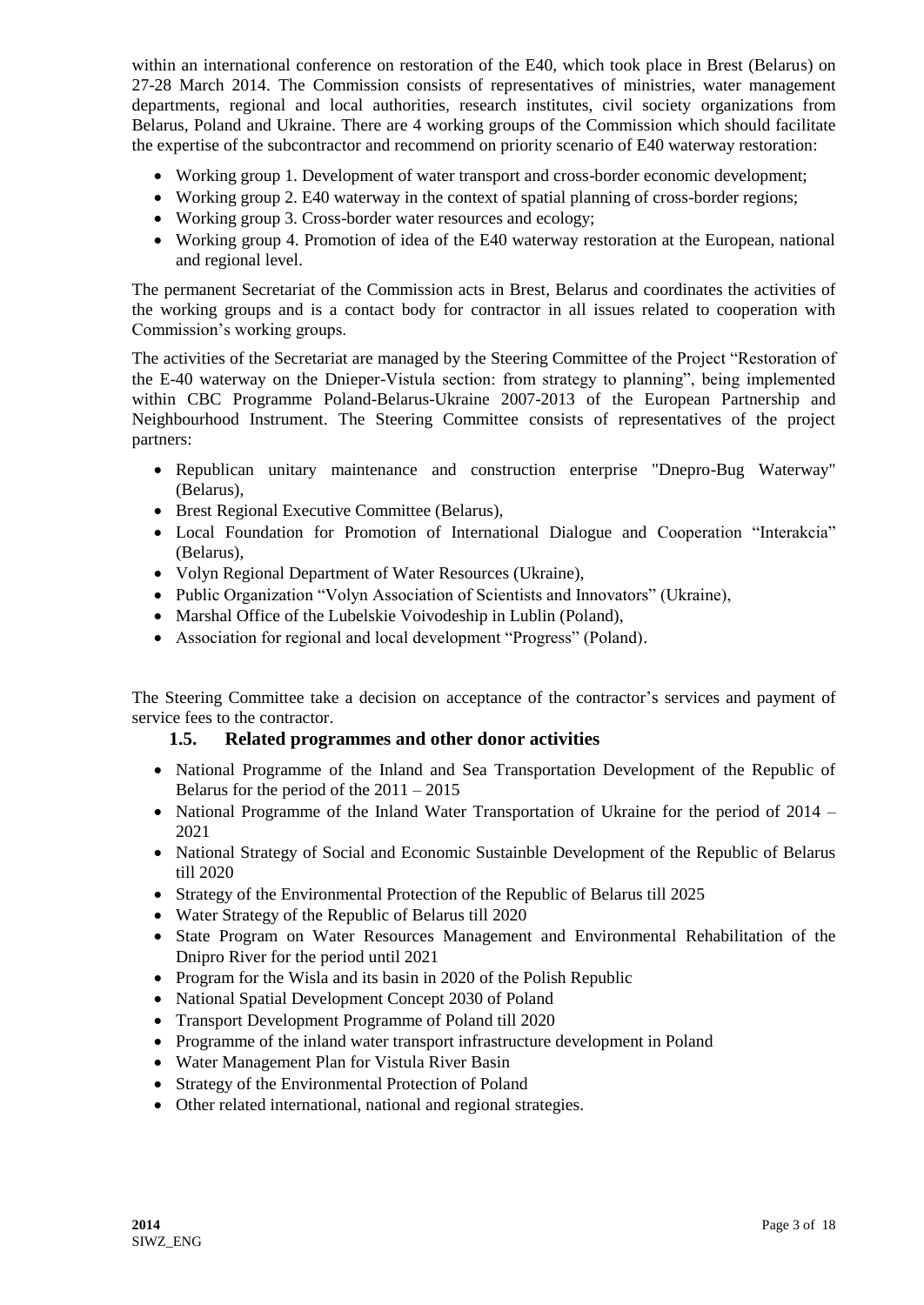# **2. OBJECTIVE, PURPOSE & EXPECTED RESULTS**

# **2.1. Overall objective**

The overall objective of the project of which this contract will be a part is as follows:

to contribute to greater economic attractiveness and transport accessibility of the Polish, Belarusian and Ukrainian regions through successful implementation of Phase 1 "Analysis and preparation" and laying a foundation for implementation of Phase 2 "Planning" and Phase 3 "Construction" of the bigscale infrastructure project on restoration of an important international arterial waterway E40 on the section Dnieper – Prypiać – Dnerpo-Bug waterway – Muchaviec – Zaсhodni Buh – Vistula.

## **2.2. Purpose**

The purposes of this contract are as follows:

- The Feasibility Study shall review previous work and undertake the required investigations and analysis of the technical, environmental, socioeconomic, institutional, legal and financial viability and sustainability of the E40 waterway development and operation while taking into account the needs of the riparian countries (water transport infrastructure development for the needs of industry, safe navigation, borders security, draught mitigation and flood protection, irrigation, hydropower generation, tourism, recreation and environmental services).
- The Feasibility Study will provide and analyse 3 optimal and realistic alternative scenarios of the Dnieper-Vistula waterway restoration (with special focus on the elimination of the E40's "bottlenecks" and sections with insufficient parameters according to the European Agreement on Main Inland Waterways of International Importance (AGN). The Crossborder Commission on the development of the Dnieper-Vistula waterway will take the final decision on selection of the priority variant of the waterway restoration.
- One priority scenario of the Dnieper-Vistula waterway restoration that would consider the interests of all stakeholders will be determined and approved by Cross-border Commission on the development of the Dnieper-Vistula waterway.
- The Feasibility Study will provide the international organisations, governments of the three countries and regional authorities with recommendations on measures to be undertaken in order to restore and develop the E40 waterway in an ecologically, environmentally, and economically sustainable manner. It is expected that the proposed measures of restoration of the Dnieper-Vistula waterway will be implemented into European, national and regional strategies and development programmes for the next programming period.
- The Feasibility Study should lay down a foundation for implementation of Phase 2 "Planning" of the E40 project which should result the preparation of the planning and construction documentation for the infrastructure construction works.

# **2.3. Results to be achieved by the Contractor**

The main result to be achieved by the Contractor is the comprehensive Feasibility Study, consisting of following parts:

- Transport Economic and Market Analysis Report;
- Environmental and Socio-Economic Impact Assessment Report;
- Navigability Report and Technical Specifications of the E40 Waterway;
- Financing and legal/institutional arrangements Report.

# **3. ASSUMPTIONS & RISKS**

# **3.1. Assumptions underlying the project**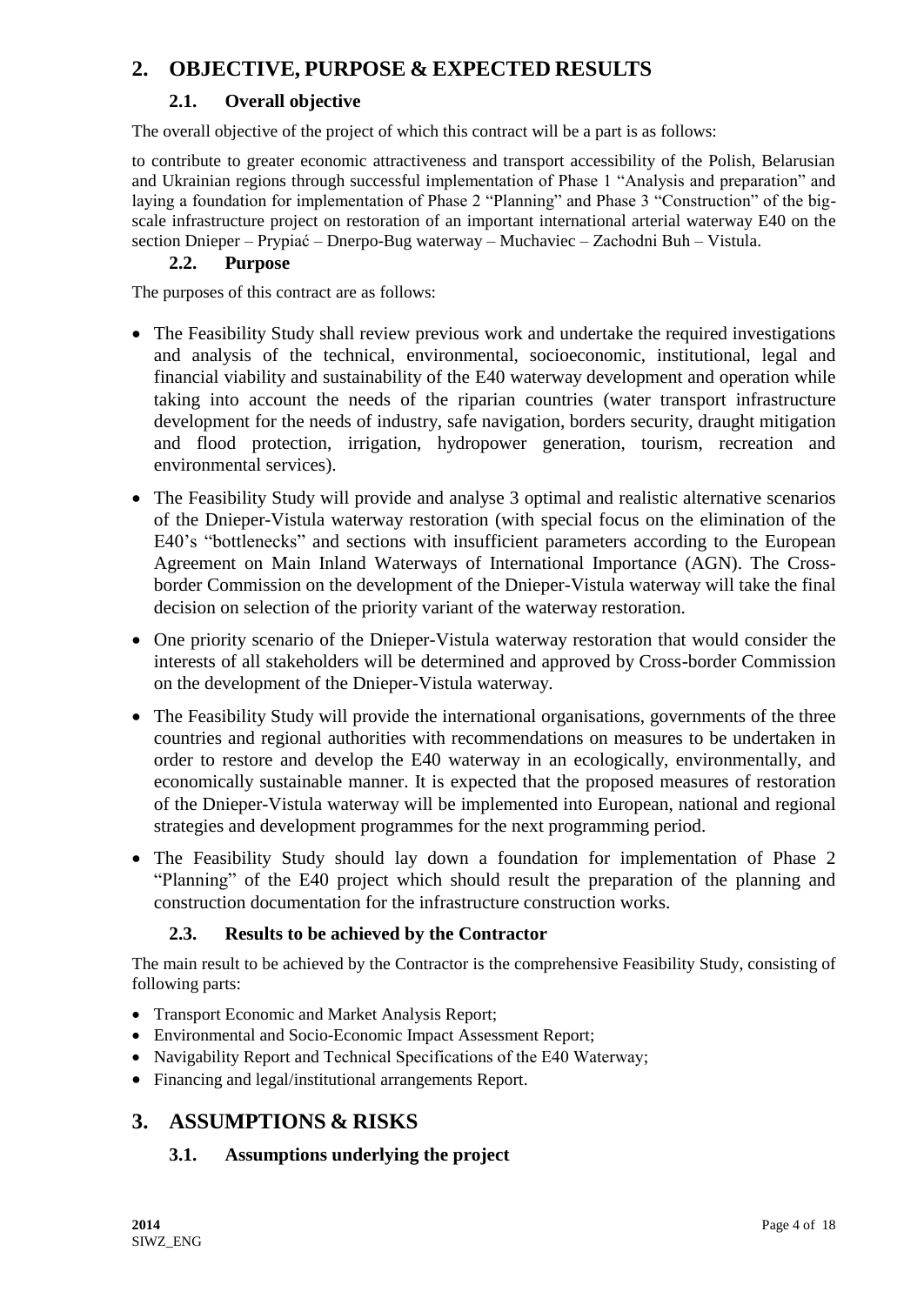- Intention to develop a common scenario of the Dnieper-Vistula waterway restoration and to continue its implementation (from planning to actual construction) remains a priority for Polish, Belarusian and Ukrainian governments and international organisations, e.g. EU and UNECE;
- Continued interest of all target groups participating in meetings of the 4 working groups of the Commission towards common solving of questions related to the development of E40 waterway.

# **3.2. Risks**

- Readiness of national governments and strategic investors to provide financial support to further activities (Phases 2 and 3);
- Difficulties in obtaining quality data and information for the Feasibility Study;
- Inadequate coordination and cooperation between 4 working groups of the Commission or between partners involved in the implementation of the project and elaboration of the study:
- Public opinion especially taking into consideration environmental riscs.

# **4. SCOPE OFTHE WORK**

# **4.1. General**

## **4.1.1. Description of the assignment**

## **4.1.1.1. Review of Previous Work**

As part of the assignment, during the inception phase, the Contractor should collate and review the existing studies and data and provide as part of their Inception Report recommendations on possible adjustments to the scope of study and methodology. The Contractor should ensure that the Feasibility Study takes into account respective upcoming development programs in the regional and national programmes of Belarus, Poland and Ukraine Region as well as upcoming Programmes and strategies of EU.

## **4.1.1.2. Two stages of the study**

The study will be undertaken in two stages as follow:

### Stage 1: Analysis of technical, economic and environmental viability

This first stage will include the following:

- Identification of existing rail/road transport corridor options in the region to assess their potentials, weaknesses and possible solutions to meet regional, national and European transport demands;
- Social and environmental impact assessment
- Data collection and analysis in order to determine the navigability of the waterway. Development of 3 scenarios for restoration of the E40 waterway for navigation with special focus on the elimination of the E40's "bottlenecks" and sections with insufficient parameters according to the European Agreement on Main Inland Waterways of International Importance (AGN) and assessment of their technical, socio-economic, environmental feasibility. The project impacts, will be assessed for each of the three countries involved (Belarus, Poland and Ukraine) separately and for the region as a whole;
- Submission of the 3 realistic alternative scenarios for restoration of the E40 waterway to a review by the Cross-border Commission on the development of the Dnieper-Vistula waterway and acceptance of the technical, socio-economic and environmental feasibility and definition of the one priority scenario of the E40 restoration.

### Stage 2: Financial Appraisal, Legal Frameworks and Stakeholders Involvement

For the scenario selected by the Commission on the development of the Dnieper-Vistula waterway and competent institutions of the three countries at the end of Stage 1 of the study, the Contractor will undertake:

 Financial appraisal of 3 project scenarios, testing the viability of procuring the project under a public, private, or a PPP arrangement and definition of the one priority scenario of the E40 restoration;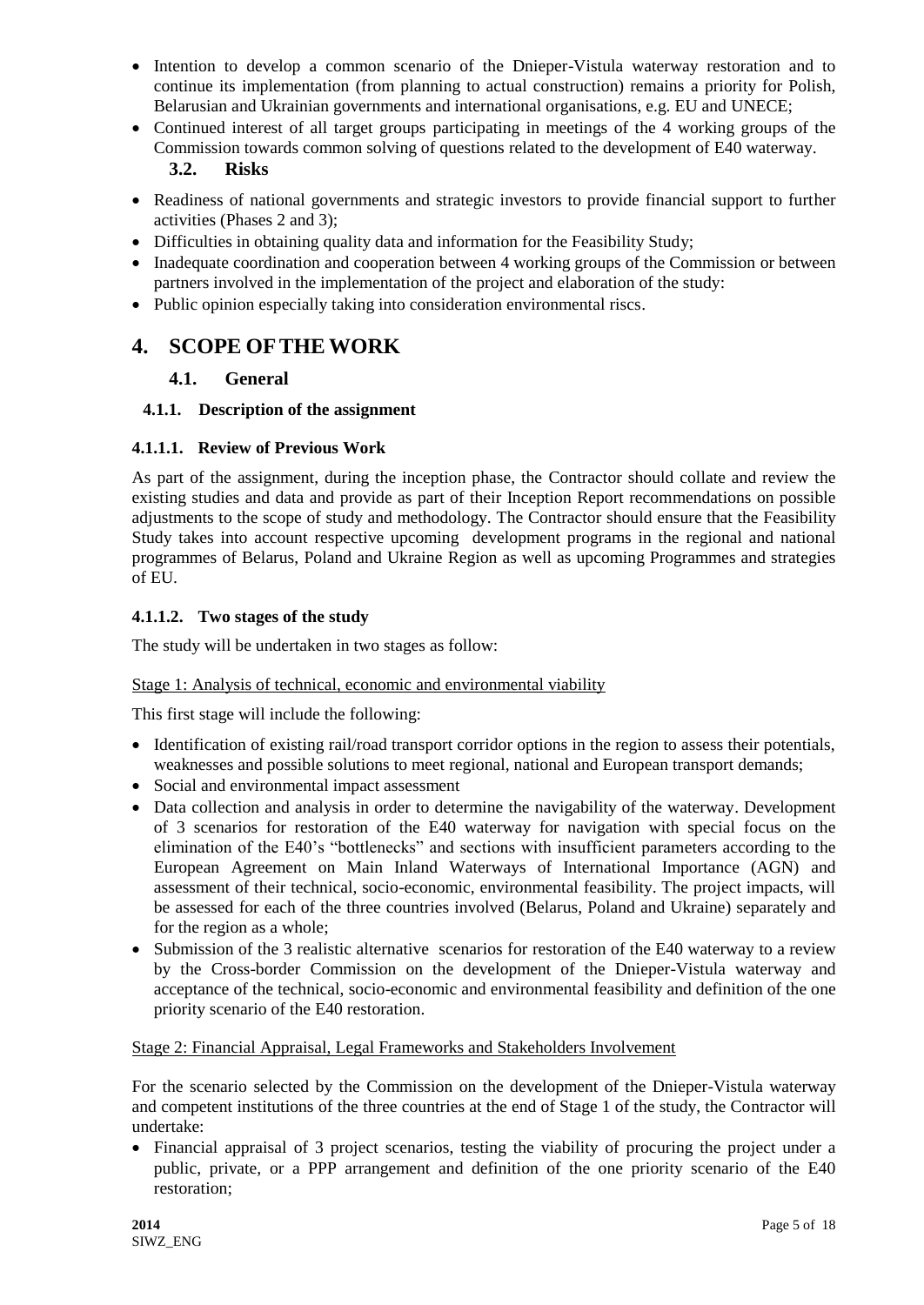- Analysis of BY, PL, UA national, bilateral/trilateral and international legal frameworks and agreements which regulate issues of inland water transportation, border-crossing points, spatial planning, water resources management, navigation rules. Development of recommendations for the common agreement(s) regulating issues of E40 restoration and operation principles based on experience of similar projects implemented in Europe.
- Development of proposal of an institutional framework for the restoration, sustainable and safe operation of transport services on the E40 waterway.

### **4.1.1.3. Components of the Feasibility Study**

#### **Component 1. Transport economic and market analyses**

#### Objective of the component

The main objective of this component is to assess the feasibility of the development of E40 waterway that can contribute to the implementation of an overall efficient multimodal transport system for Belarus, Poland, Ukraine, EU as whole and EU's neighbouring countries.

Hence the feasibility should consider E40 waterway mode that:

- is fully integrated with the existing modes, namely road, rail and sea transport;
- contributes to the reduction of both time and money elements of transport costs to users and hence cost of commodities to end consumers;
- improves the reliability of the transport system;
- reduces the transport externalities such as accidents, and carbon emissions.

Activities of the component:

#### *1) Market Analysis*

#### *a) Assessment of E40 potential future market capture*

The forecasting of demand for the E40 waterway mode should follow from the assessment of the baseline demand for transport in the region, and its current distribution between the various corridors and modes of transport. The study will produce forecasts of the future demand for freight transport between the main origins and destinations in the Baltic Sea – Black Sea region, for key commodities, including raw, intermediate and finished products. In this regard, the study shall produce an origindestination demand matrix per commodity, for the main commodities traded in the region, and for with and without project scenarios.

The matrices will be produced for the following horizons:

- baseline year 2012, or earlier years if data is not available;
- waterway scheme opening (WSO) year
- $\bullet$  WSO + 5;
- $\bullet$  WSO + 10:
- $\bullet$  WSO + 20;
- $WSO + 30.$

The demand growth between the above horizons will need to take into consideration:

- background economic growth, translated in terms of growth in production and demand for commodities, both for the local, regional and international markets;
- induced growth in demand for commodities transport due to new investments along the waterway encouraged by the improved access to the transport system;
- transferred traffic, from competing corridors and modes, to take advantage of the reduced cost, carbon pollution, time of travel along the E40 waterway alternative.

The latter would naturally include demand transferred from international through (transit) traffic making use of the new facilities to link up industries with markets beyond the waterways in the three countries. In this regard, the study shall also explore potential for future economic developments not only along the waterway corridor, but also other corridors and waterways that could benefit from the E40 waterway (e.g. E70 waterway offering direct connection with Middle and Western Europe, i. e. with the countries with important and busy waterways (Germany, the Netherlands, Belgium etc.).

*b) Demand Assignment to Corridors and Modal Share*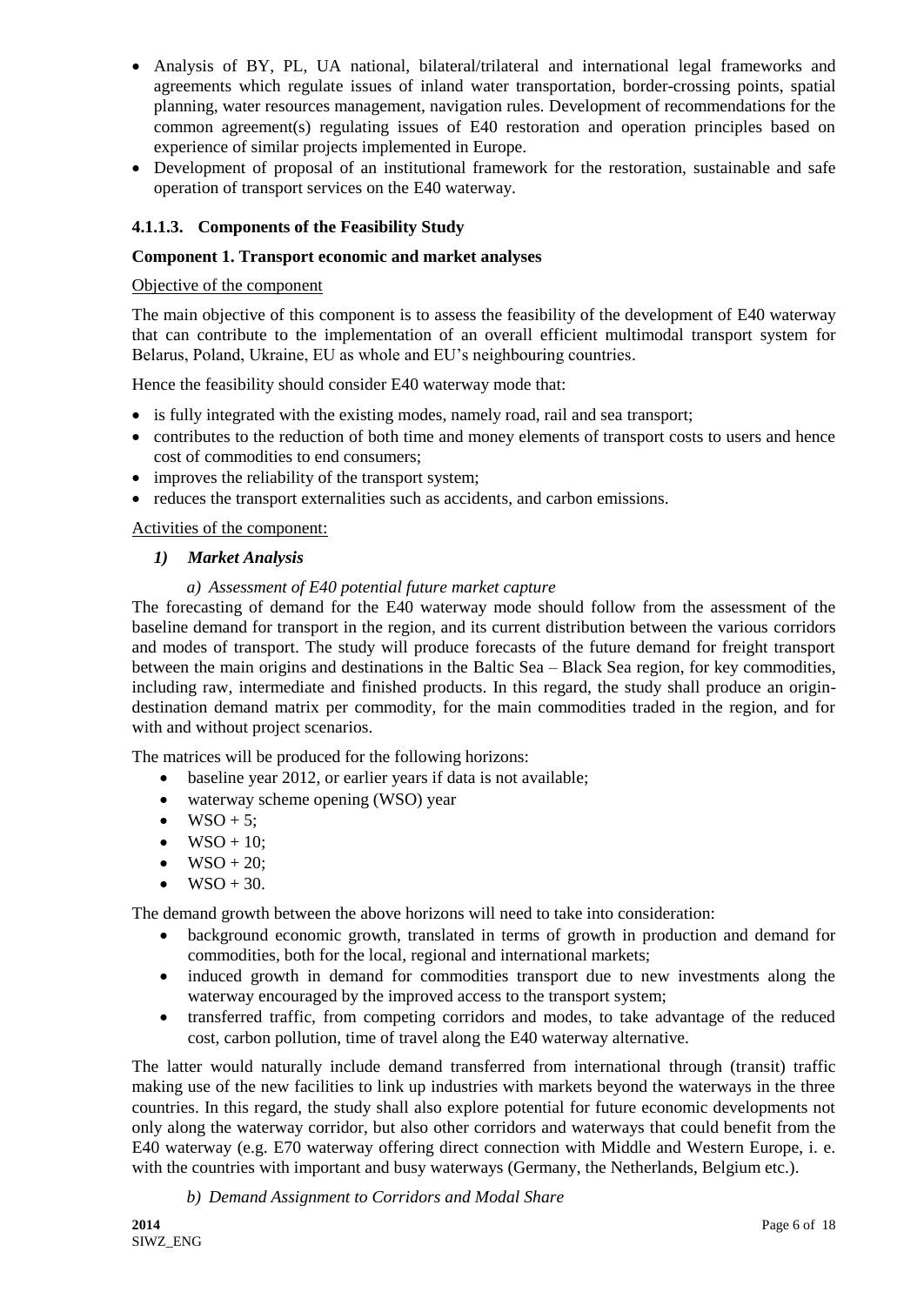The study shall then, for each horizon assign such demand between the various transport corridors and modes available, namely, waterway, road and rail. The assignment will be on the basis of transport generalised costs, including monetary and non-monetary costs (e.g. time saving, reliability, safety, emissions etc). Other considerations such as logistical (e.g. availability of storage facilities, etc) and non-logistical (special requirement of some commodities, e.g. perishable products), will have to be taken into account when identifying alternative routes and modes for the assignment.

### *c) Optimisation*

The Contractor should then undertake a sensitivity analysis of the forecasts to derive an estimate of the optimal transport unit tariffs that future operators of the waterway should charge in order to optimise the project revenues. These transport tariffs should then be compared, using a Benchmark analysis, with the tariffs currently practiced:

- in other similar modes in the region;
- in competing corridors from the region:
- internal tariffs used in Belarus, Poland and Ukraine.

The forecasts will be presented year on year, by interpolation between the above forecasting horizons, taking into consideration the ramp up effects. The forecasts will be detailed for both, the new waterway project, the competing modes and the feeder modes. The forecasts will also be broken down by commodity type. For the waterways, the Contractor will, depending on type of commodity and destination, propose an optimal logistical chain that is likely to be adopted by the trading clients and the freight forwarders which would include the type of flux (just in time or extensive use of warehousing) and containerised vs. bulk transport.

### *2) Economic analysis*

Based on the traffic forecasts, the Contractor should undertake an economic assessment of the impacts of each project scenarios on the economies and population of each of the three countries separately and for the entire region (the project area of influence). The Contractor should undertake a quantitative assessment for the monetised impacts and a qualitative one for the wider economic impacts.

| Costs                                                                                                                                                                                                                                            | <b>Benefits</b>                                                                                                                                                                                                                                                                                                                                                                                                                                                           |
|--------------------------------------------------------------------------------------------------------------------------------------------------------------------------------------------------------------------------------------------------|---------------------------------------------------------------------------------------------------------------------------------------------------------------------------------------------------------------------------------------------------------------------------------------------------------------------------------------------------------------------------------------------------------------------------------------------------------------------------|
| 1) project construction costs, irrespective of sources<br>of funding, including the costs of land expropriation,<br>and environmental mitigation measures;<br>2) waterway operation and maintenance<br>costs<br>throughout the appraisal period. | 1) time savings for both commodities using the<br>waterway mode, as well as for the existing<br>modes, due to reduced congestion on them;<br>2) transport costs saving due to a more efficient<br>transport system, including savings in road and<br>rail maintenance costs;<br>3) potential accidents and loss/damage<br><sub>of</sub><br>commodities' savings, savings from reduction of<br>accidents on road and railway transportation;<br>4) environmental benefits. |

#### *a) Quantitative assessment (transport efficiency)*

The Contractor should undertake a Cost Benefit Analysis (COBA), taking into considerations at least the following monetised costs and benefits for each proposed scenario of the project:

#### *b) Qualitative assessment (socio-economic impacts)*

The Contractor will assess in this section identify and appraise all socio-economic impacts of the project that are not easily quantifiable in monetary terms. Thesis should include both impacts directly related to the project, as well as wider socio-economic impacts of the project. As part of the assignment the Contractor shall also propose complementary measures to the investments in waterway infrastructure that will play a catalytic role in the achievement of the countries development objectives: access to energy, communication, tourism, health and education services.

The costs and benefits will be presented for each of the three countries separately and for the region as a whole. The appraisal period should be for 30 years. Then for each proposed scenario of the project the Contractor will then compute the project Net Present Value (NPV, using a discount rate to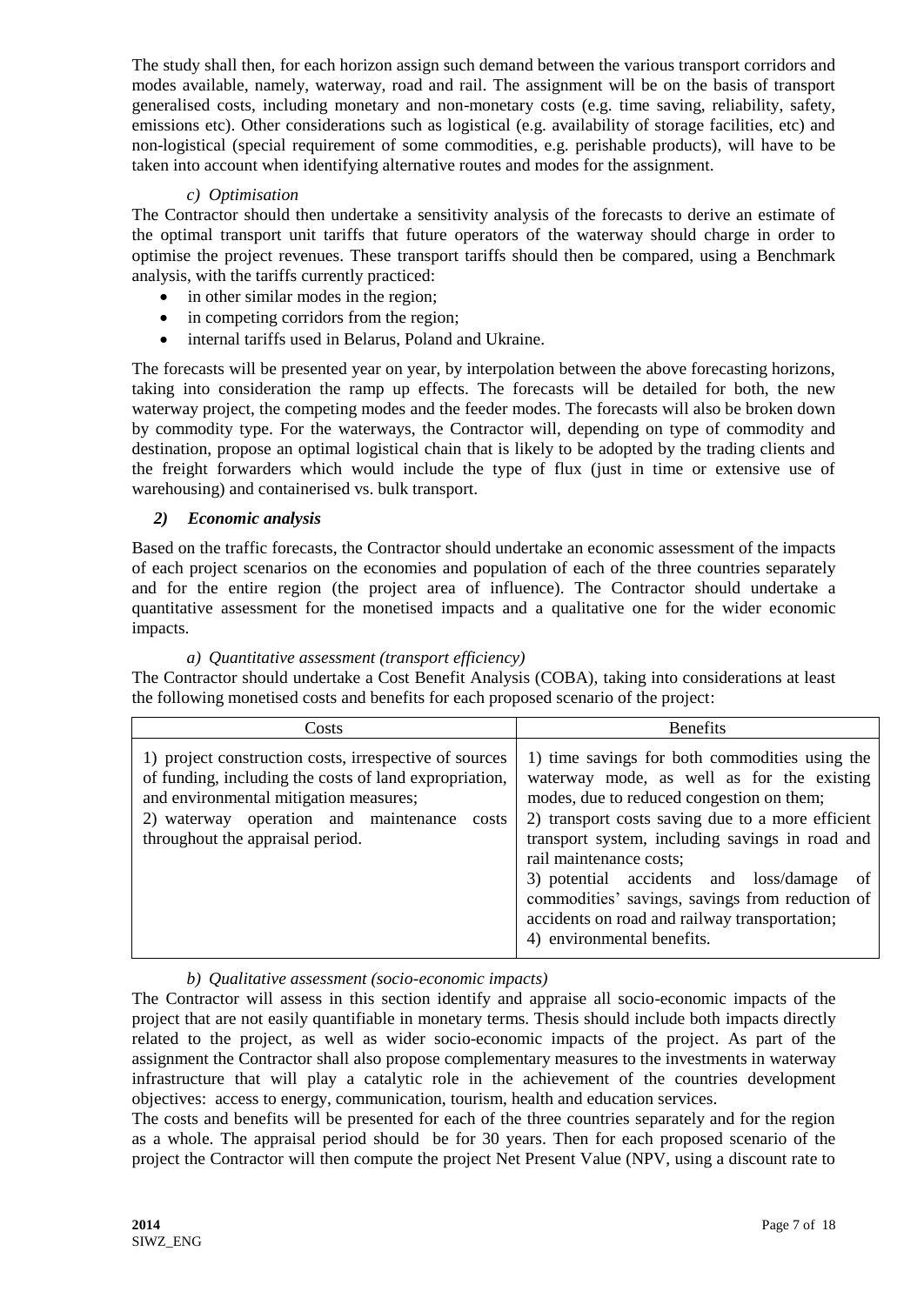be proposed by the Contractor and approved by the Commission), and Economic Internal Rate of Return (EIRR), for each of the three countries separately and for the region as a whole.

The socio-economic impacts of the project will be presented as follow:

| Impacts directly related to the project                                                                                                                                                                                                                                                                                                                                                            | Wider socio-economic impacts of the project                                                                                                                                                                                                                                                                                                                                                                                                                                                                                                                                                                                                                    |
|----------------------------------------------------------------------------------------------------------------------------------------------------------------------------------------------------------------------------------------------------------------------------------------------------------------------------------------------------------------------------------------------------|----------------------------------------------------------------------------------------------------------------------------------------------------------------------------------------------------------------------------------------------------------------------------------------------------------------------------------------------------------------------------------------------------------------------------------------------------------------------------------------------------------------------------------------------------------------------------------------------------------------------------------------------------------------|
| 1) number of new jobs created, directly linked to the<br>project: in project construction, project operation,<br>project maintenance;<br>2) number of jobs lost, as a direct consequence of<br>the project, including in the transport industry<br>(competing corridors and modes), in the fishing<br>industry, agriculture, transportation etc.;<br>3) number of people and communities affected. | 1) impact on the incomes as well as the<br>incremental economic benefits to the project;<br>2) impact on the costs of living, including the costs<br>of housing, food, and other commodities;<br>3) impact on local industries of competition from<br>new commodities coming to market (enabled by the<br>new project);<br>4) number of jobs created, indirectly linked to the<br>project: passing by trade; tourism in the region;<br>catering; renewable energy, new businesses along<br>the waterway corridor induced by the project;<br>including new commodities, whose production was<br>not viable prior to the project due to high transport<br>costs. |

Output of the component:

Transport Economic and Market Analysis Report

#### **Component 2. Social and environmental impact assessment**

#### Objective of the component

The study should identify impacts (positives and negatives) of the proposed project on the economy, ecology, environment, and sociology of the E40 regions. The study should pay attention to the risk of negative social impacts and the need to preserve the ecological system of the rivers, lakes, wetlands of E40 regions, bearing in mind that the Dnieper, Pripet, Dnepro-Bug waterway, Western Bug, Vistula rivers are rich in biodiversity and part of NATURA2000, Belarusian and Ukrainian protected zones which need to be preserved, and has many sensitive areas. The environmental and social impact assessments shall be undertaken in accordance with the requirements of the Convention on the Protection and Use of Transboundary Watercourses and International Lakes (Helsinki Water Convention), Convention on Environmental Impact Assessment in a Transboundary Context (Espoo, 1991), Convention on Wetlands of International Importance (Ramsar Convention), Convention on Access to Information, Public Participation in Decision-making and Access to Justice in Environmental Matters (Aarhus Convention), legislation and policies Belarus, Poland Ukraine, several EU directives and other international treaties, as well as experience of similar projects (please see Report of European Conference of Ministers Transport "Inland Waterways & Environmental Protection" ISBN 92-821-1346-9, "Manual on Good Practices in Sustainable Waterway Planning" developed in frame of PLATINA initiative).

#### Activities of the component:

#### *1) Socio-Economic Impact Assessment*

The study shall evaluate the demographic situation of the riparian communities and how they perceive it as a means of bringing development to their area. Socio-economic data to be collected would have as the main objectives the following:

- Provide technical information on the various activities engaged by the inhabitants adjacent to the waterway corridor;
- Identify land use patterns and land tenure issues;
- Establish a socio-economic profile of the project with respect to family size, age distribution and education, employment and community organisation;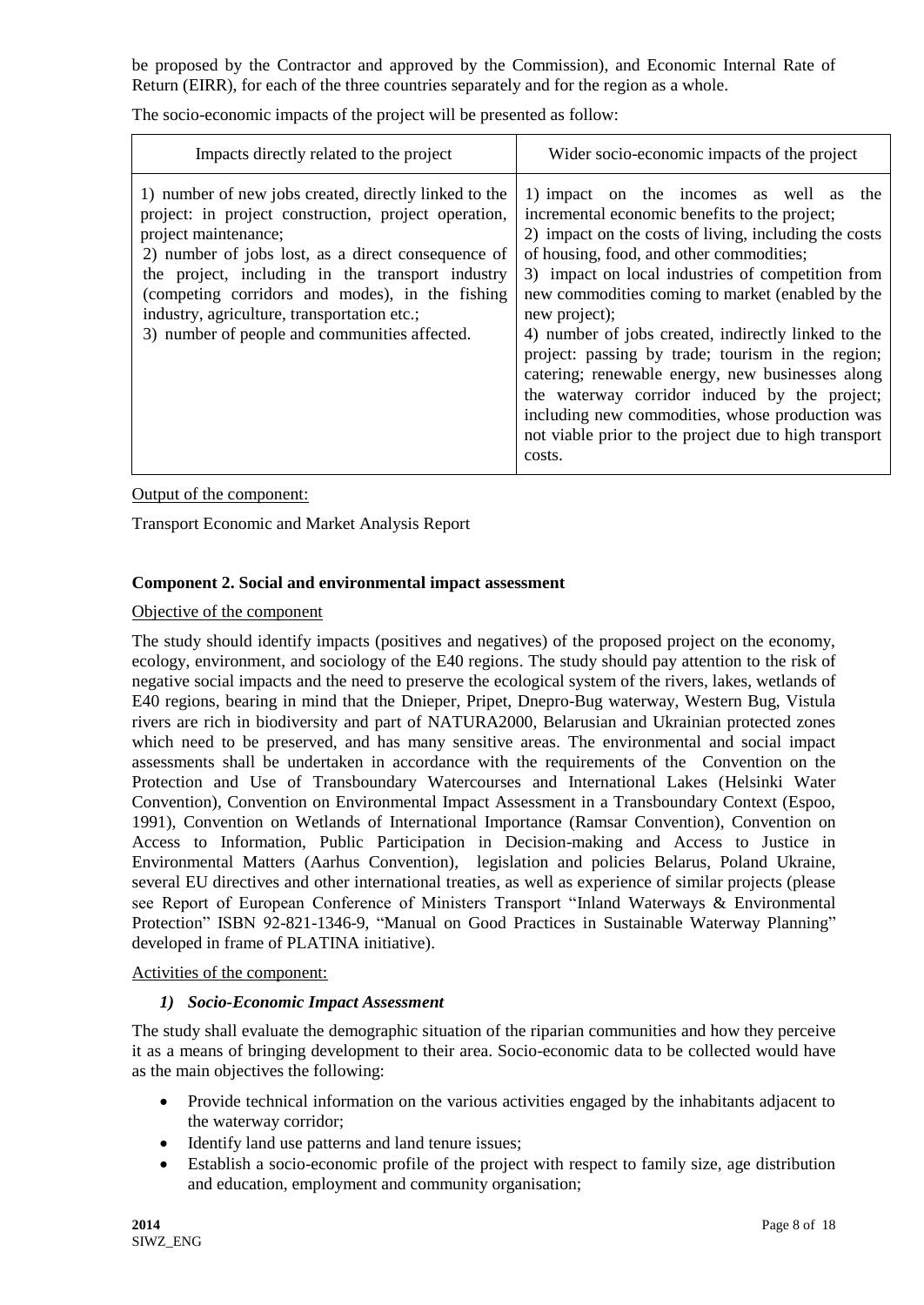- Identify wealth/poverty indicators i.e. possessions, housing condition and transport;
- Determine present composition of household income, expenditure and savings, etc.;
- Determine the cultural background of the people in the area and their religions;
- Gender Impact Assessment e.g. involvement of women in addressing issues of income generation, effects on women's domestic and social life, economic and social impact on gender, health related issues, optimise and maximise the gender gains of the water transport;
- Change in disease incidence, way of life, changes to well-being, changes to quality of life;
- Present and potential use of natural resources;
- Employment opportunity and economic development;
- Survey for and advice on possible involuntary resettlement of communities due to project activity.

The study should make proposal of possible mitigation measures to the social-economic risks identified.

### *2) Environmental Impact Assessment (EIA)*

The study should estimate the impact on the different components of the environment including emissions of air and sound pollutants before and after the project implementation (based on proposed scenarios of implementation and assessed transport) as well as estimate volumes of pollutants into water bodies as well as greenhouse gas emission before and after the project implementation (based on proposed scenarios of implementation and assessed transport), taking into consideration climatic adaptation.

A comprehensive environmental study of the E40 waterway restoration shall be carried out taking into account the international, EU and national standards. The key issues to be addressed by the study will include environmental, and ecological impacts of the proposed waterway project, over the Dnieper, Pripet, Dnepro-Bug waterway, Western Bug, Vistula river basins, rich in biodiversity, with a number of ecologically sensitive areas, that are physically and biologically linked to fishing, agriculture, tourism and other activities aiming to improve the local and national economies, and the livelihoods of the local people.

The study should assess the status and outlook of quantitative and qualitative characteristics of water bodies (hydrological and hydraulic characteristics, water quality, hydro chemical and hydro biological indicators); evaluate changes in the hydrological and hydrogeological regime of riparian territories after the project (for each of the proposed scenarios).

The study should assess the water supply resources for the whole water way from Gdansk to Kherson (with the definition of existing and necessary for construction water supply systems especially for sections with shortages of water supply).

The study shall also take into account nature and type of affected ecosystems and species, extent of the area affected, probability, nature, duration, intensity and significance of potential impacts on aquatic species.

EIA should demonstrate technical and environmental viability of the waterway and the consequences of its navigability in the economic and social activities along the E40 waterway. Modern tools should be used to show the short, medium and long term effects. EIA should also demonstrate technical, environmental and ecological measures to be undertaken to turn the navigable rivers, lakes and channels stable and keep the negative impacts at minimum.

EIA should assesse impacts (positives and negatives) of the proposed project to the ecology and environment of the included river basins and consequences of future development (construction of new channels, ports at potential landing sites, waterway infrastructure etc.) namely on:

- Loss of biodiversity, disturbance of aquatic habitat, disturbance of plant habitat, impact of threatened species, changes in species population;
- Land use changes, visual aspect and impact on sensitive lands;
- Impact of the project on water quality and aquatic life;
- Menace and impact of water hyacinths on the ecosystem and waterway;
- Potential impact on plants, aquatic life and wetlands from dredging along E40 waterway;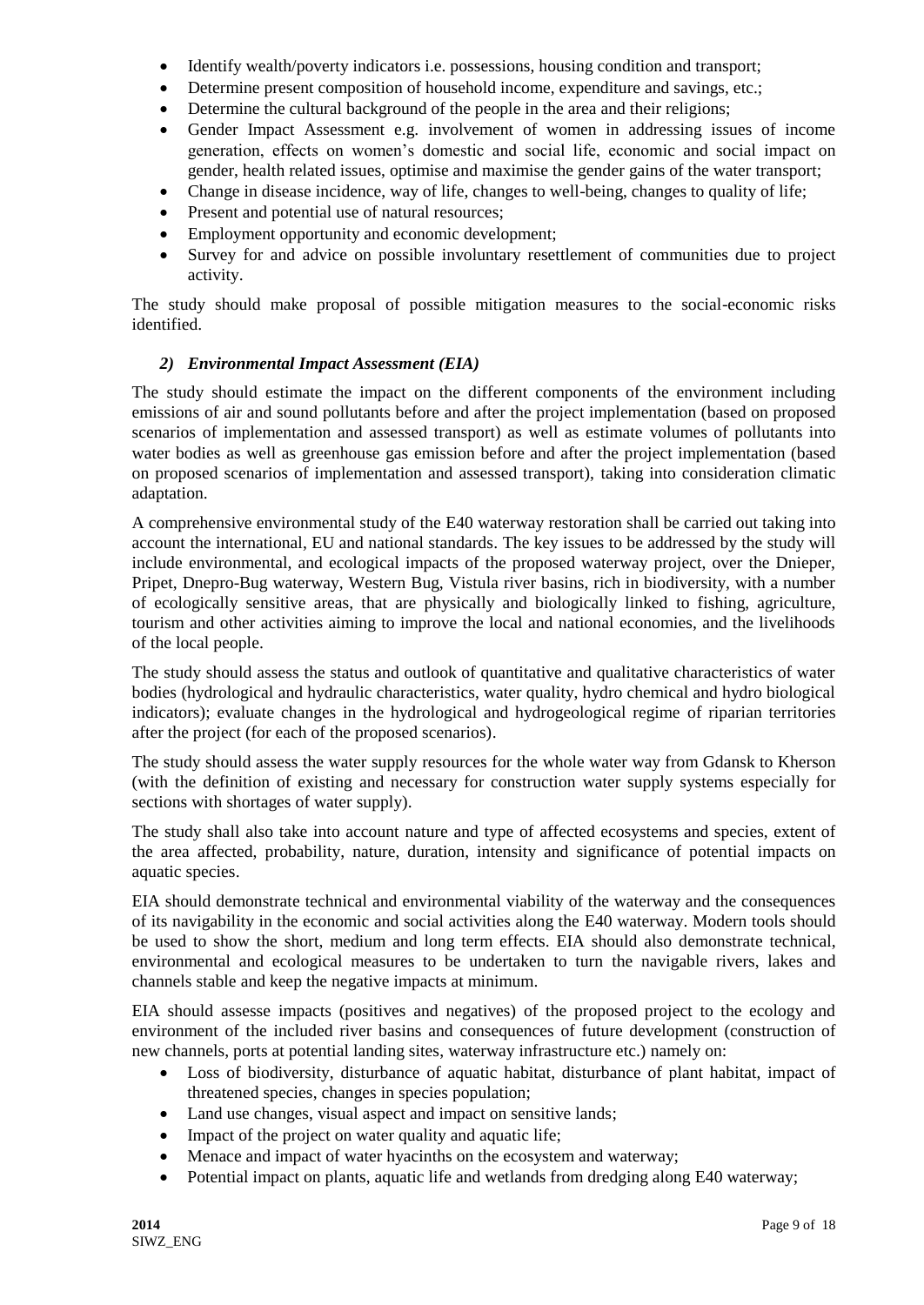- Impact from competing resource use for irrigation;
- Impact from competing resource use for hydro power use;
- Baseline for carbon emissions and estimation of carbon savings as a result of the project;
- Migratory changes of birds and fish:
- Soil contamination and river bank erosion;
- Changes in ambient noise levels, risk of surface water contamination;
- Changes to historical sites and archaeological changes;
- Impact on economy of the regions i.a. fishing industry, tourism, agriculture, water supply, power generation, complimentary and competitive transportation modes.

The study should provide estimations of necessary volume of expenses for compensatory ecological activities.

#### Outputs of the component:

Environmental and Socio-Economic Impact Assessment Report

### **Component 3. Navigability Report and Technical Specifications of the Е40 Waterway**

#### Objective of the component

The study should analyze existing stand and quality of waterways forming the E40 route and specification of bottlenecks, as well as differences in operation conditions and assess the possibility to achieve the target parameters set by the European Agreement on main Inland Waterways of International Importance (AGN) and create best conditions for the progressive goods and container transport. The Feasibility Study should provide and analyse 3 realistic alternative scenarios of the Dnieper-Vistula waterway restoration (with special focus on the elimination of the E40's "bottlenecks" and sections with insufficient parameters according to the European Agreement on Main Inland Waterways of International Importance (AGN).

### Activities of the component:

### *1) Hydrographic and Hydrological Surveys*

The study will undertake hydrographic and hydrologic survey which will indicate and guide the determination of the navigability of the waterway. The activities involved in the hydrographic and hydrological study will encompass the following: Conduct information collection and prepare drawings of longitudinal profile of the waterways at a scale of at least 1:200000 including hydrometric information about the characteristic cross sections of stream flows, including for problem areas colors;

- Undertake detailed investigations of conducted hydrometric measurements at the end of the high water season and end of the low water season and assess the impact on the navigability of the waterways and propose mitigation measures to counter sedimentation;
- Prepare a summary of results including data in tables and graphs in a form adequate to serve as detailed planning criteria for the design of a safe and navigable waterway;
- Collate and process existing hydrological data together with the review of all previous hydrological reports related to the project area and determine the effects of climate change and variability in the data;
- Compile Dnieper, Pripet, Dnepro-Bug waterway, Western Bug, Vistula rivers flow data;
- Determine the adequacy of the source of water for the sustainable navigability;
- Determine the competing needs for water resource (Energy, Agriculture, Domestic and Transportation);
- Indicate planned future development and usage of such water resource by the community for domestic, agricultural and industrial purposes;
- Assess overall cumulative effects of the multiple water resource uses on short- and long-term yield and water quality;
- Determine and analyse the baseline water quality for parameters that are likely to impact the water course during the construction and operation of the E40 waterway project;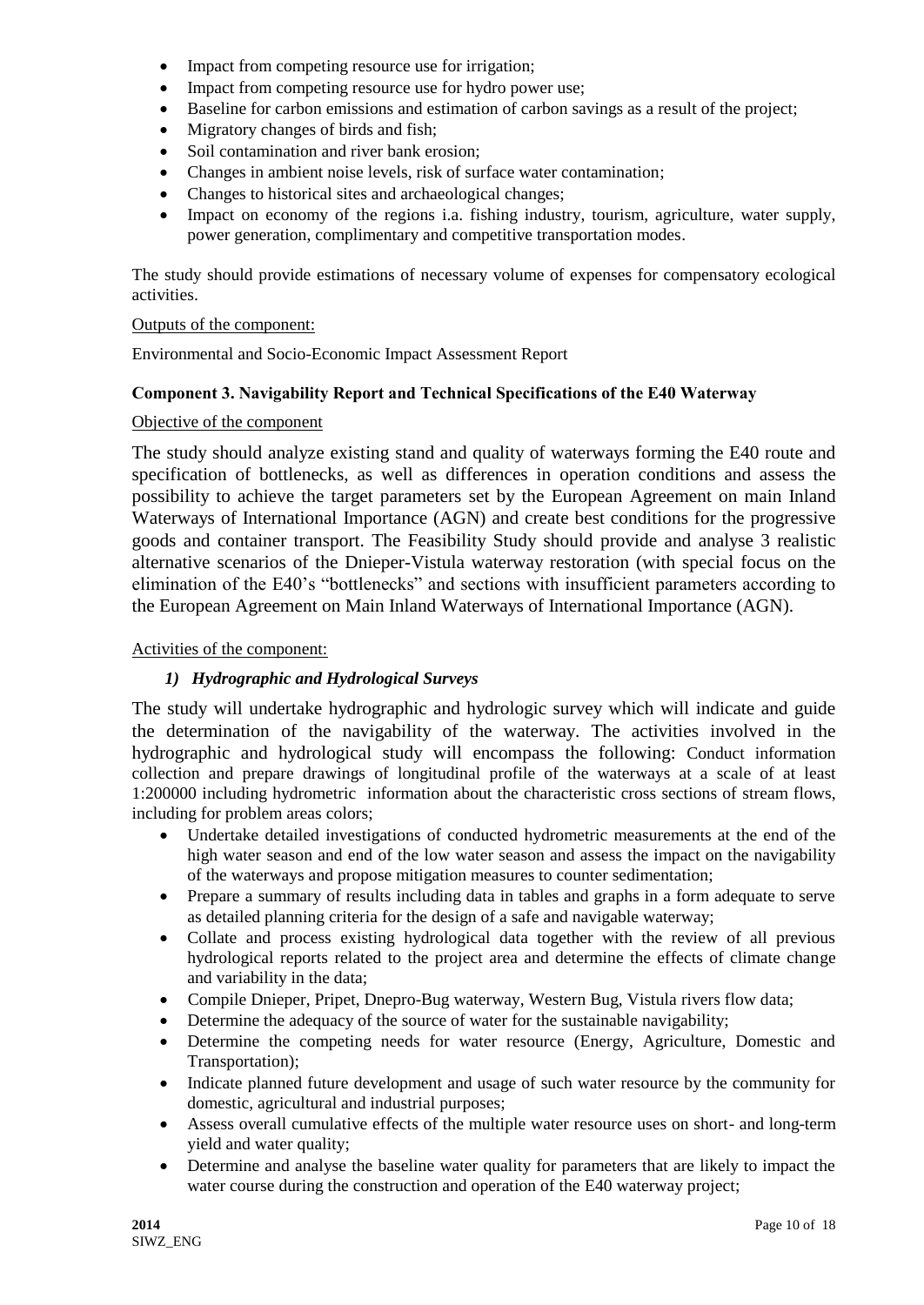- Provide physical, chemical and biological characteristics of the water resources;
- Determine and recommend measures to mitigate the rate of siltation of the E40 Waterway.
- Collect and process all rainfall and climatic data together with all existing climatological reports, investigate medium and long-term fluctuations in rainfall and estimate water availability for navigation season; examine assess the probability of winter breaks in different sections of the route, possibility to solve the ice obstacles, perspective influence of climatic change etc.;
- Collect and analyze existing hydrological data, provide a review of previous hydrological reports related to the project territory and estimate the consequences of climate change and the differences in data.

### *2) River works, architecture and technical specifications*

As a sequel to the hydrographic and hydrologic studies, the Contractor shall make proposals on the options of the type and sizes of barges that can optimally ply the waterway and consistent with the recommendations 3 realistic alternative scenarios of the Dnieper-Vistula waterway restoration.

The Contractor shall carry out the following activities:

- The Contractor shall investigate port infrastructure development options to ensure the efficient transportation of goods on the waterway, including facilities of smaller intermediate ports along the waterway accessible to enterprises of riparian regions. The investigations will also include options for river-going vessel types as well as combined river and sea-going vessel types that could transport goods directly from Kherson or Gdansk to bigger ports on Dnieper, Pripet, Vistula;
- The Contractor provide proposals of dredging, river training works or channel construction works that need to be undertaken to optimise the navigability of the E40 waterway consistent with social and environmental impact assessment;
- The Contractor shall also prepare preliminary list of the facilities that need to be built, including quays, docking, navigation equipment and other facilities to make the E40 navigational for water transport not less than IV class
- The Contractor shall compile technical information on the availability of the actual and required water flows in the Waterway in line with the existing water management authorities taking into account the other uses of water (e.g. water for irrigation, consumption, industry, existing and planned power plants;
- The Contractor shall prepare topographic maps covering the areas proposed by him for the elimination of the E40's "bottlenecks" and sections with insufficient parameters according to the European Agreement on Main Inland Waterways of International Importance (AGN);
- The Contractor shall investigate the clearance (air draft and width) of all bridges existing at and bridges planned to be constructed as well as electricity lines, if any, in the course of the waterway;
- The Contractor shall examine options of types and sizes of barges that should ply the waterway in order to optimise the economic benefits and minimise the environmental impacts;
- The Contractor shall prepare preliminary plan of river works including dredging and river training requirements for sustainable navigation;
- The Contractor shall determine the locations and prepare the preliminary technical characteristics of various facilities to be built to operationalise the waterway, including the appropriate navigational aids;
- The Contractor shall assess the volumes and costs of deepening and widening the waterway as proposed in the project taking into account the limitations as a result of natural variation of water depth over the year as well as determine the frequency and level of future interventions to maintain the rivers and channels navigable;
- The Contractor shall propose options for optimising the operation of the infrastructure constructed.

The planning and preliminary engineering design studies are required to determine the costs of future investments as well as operations and maintenance costs of the waterway. The Contractor shall therefore prepare cost estimates of river works and facilities to be realized to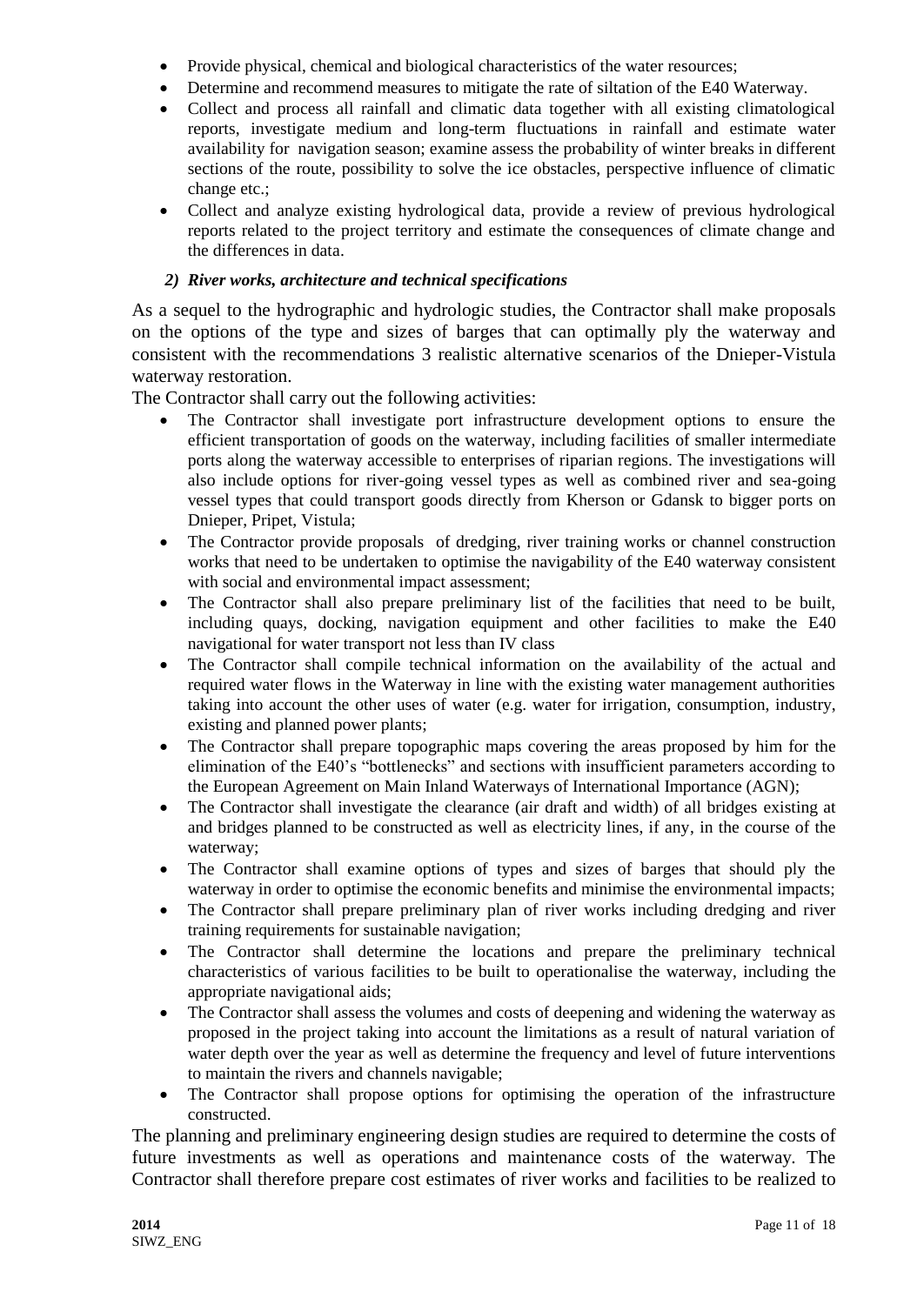make the waterway navigable and these costs shall be required as inputs into the economic and market analysis. Summary of results including data in tables and graphs should be prepared in a form adequate to serve as detailed planning criteria for the design of a safe and navigable waterway.

### Outputs of the component:

Navigability Report and Technical Specifications of the Е40 Waterway

#### **Component 4. Financing, Legal and Institutional Aspects**

#### Objective of the component

The component shall only be undertaken after the review and acceptance of the technical, socioeconomic and environmental feasibility by the E40 Commission. For the recommended project scenarios, the Contractor shall undertake investments and transaction analysis to determine the most viable investment scenarios for operationalising the waterway. This work shall include public sector facilitation and investments requirements, private sector investments and a combination of public and private sector investments. The study should also propose funding possibilities and the strategy for mobilising resources to fully operationalise the waterway.

#### Activities of the component:

#### *1) Financial Feasibility Study*

The financial feasibility of the project should assess its viability from monetary terms, taking into account all cash flows involved as direct or indirect consequence of the project. The Contractor should undertake a detailed business case including the following:

- Based on the project costs and revenues cash flows, develop an financial model that can model various procurement methods and that computes the project financial IRR, and NPV;
- Using the financial model appraise for each project scenario, the viability of procuring both the capital investments (physical facilities to be constructed under the project, e.g. dredged waterway, new ports, navigation aids, any feeder road/rail connections, storage facilities, etc.), and the services (procurement of vessels, operation of services), under public, private, or a PPP arrangement, and propose the option with best Value for Money;.
- Assess the impacts of the current financial crisis on the costs of borrowing; and hence on the financial viability of the project;
- Undertake a stress analysis, on the project costs and revenues to assess the stability of the outputs;
- Based on the estimate of the capital investments required for the project, the Contractor should undertake a review and consultation with the various financial institutions, both the commercial and the development institutions to assess the appetite for the project and the likely lending terms, applicable to similar projects in the region;
- Consult with the potential private sector investors to assess the interest on this project and the required returns on equity.

### *2) Legal and Institutional Feasibility Study*

This study should at least include the following three components:

- Review the legal frameworks in the three countries in relation to privatisation and concession laws and assess the feasible structures of the project;
- Discuss the feasibility within the legal framework of each of the three countries, of the private sector involvement in the construction and operation of the waterway project;
- Review the legal frameworks in the three countries and propose an optimal institutional set up for the oversight and the smooth trans-border operation to take place. These arrangements should also ensure safety, the respect of environmental regulations and healthy competition amongst vessel operators on the waterway.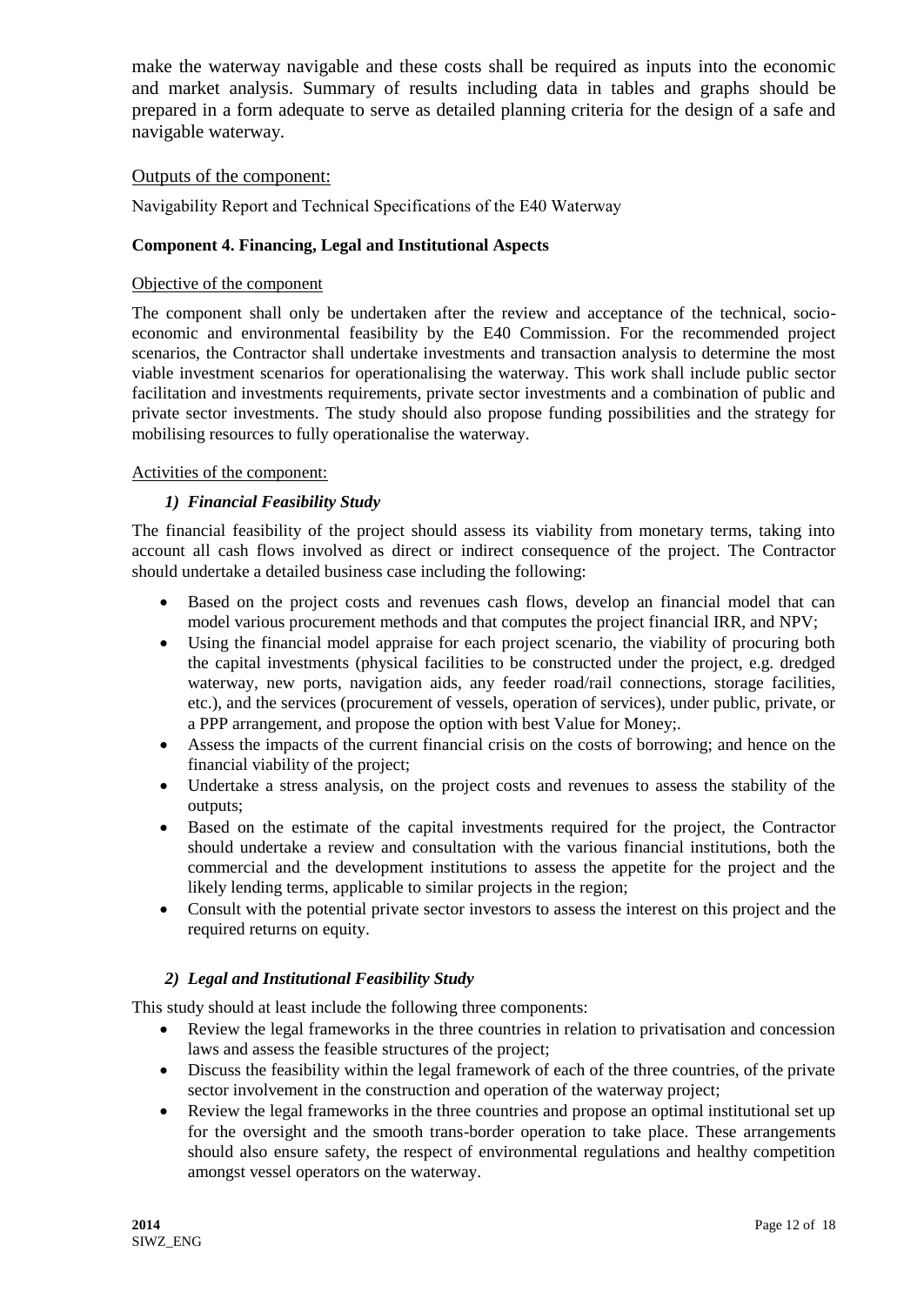- Analysis of BY, PL, UA national, bilateral/trilateral and international legal frameworks and agreements which regulate issues of inland water transportation, border-crossing points, spatial planning, water resources management, navigation rules. Development of recommendations for the common agreement(s) regulating issues of E40 restoration and operation principles based on experience of similar projects implemented in Europe;
- Development of proposal of an institutional framework for the restoration, sustainable and safe operation of transport services on the E40 waterway.

#### Outputs of the component:

Financing and legal/institutional arrangements Report.

#### **4.1.2. Geographical area to be covered**

Belarus, Poland, Ukraine



### **4.1.3. Target groups**

- Regional authorities;
- Corresponding Ministries and State Agencies of Transport, Infrastructure, Natural Resources and Environment, Economy, Finances of Poland, Belarus and Ukraine;
- Research institutions;
- Transport and logistics enterprises;
- Environmental organisations and Water Management Bodies;
- International organisations (UNECE and European Commission);
- Investors and banks;
- Mass media.

### **4.2. Specific work**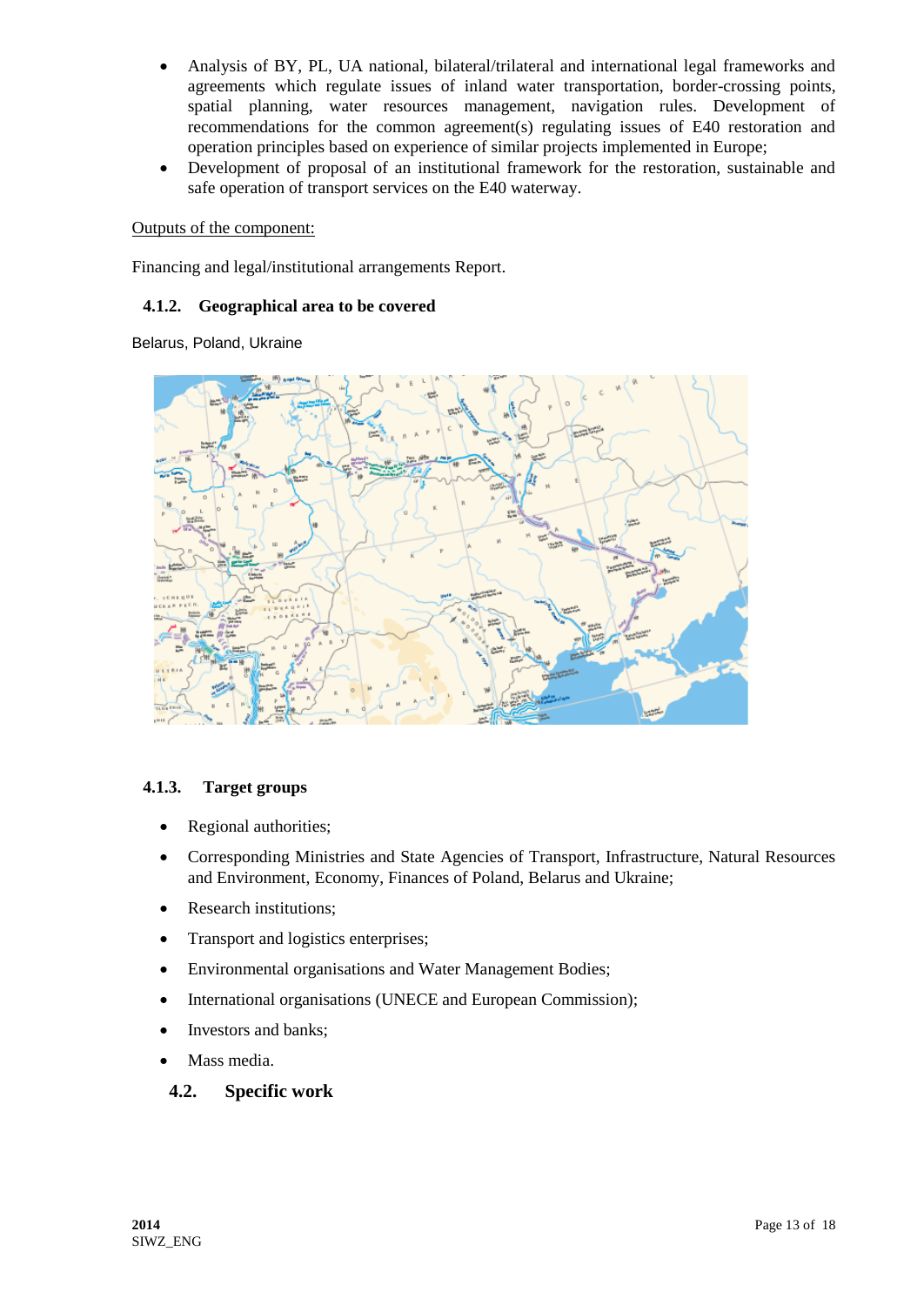### **Time schedule for completing the various tasks should be agreed with the Contracting Authority during the preparation of the Inception report Taking into consideration meetings of the Commissions working groups and other activities of the EU funded project.**

Taking into account cross-border location of the E40 waterway, the priority in selection of the Contractor for Feasibility study will be given to the consortia with the involvement of relevant research institutions / individual experts from Poland, the Republic of Belarus and Ukraine.

The working languages for this contract are English and Russian. All reports prepared in one these languages shall be translated into the second language by the Contractor. In addition, knowledge of local languages will be an added advantage.

The Contractor must also comply with the latest Communication and Visibility Manual for EU External Actions concerning acknowledgement of EU financing of the project. (See [http://ec.europa.eu/europeaid/work/visibility/index\\_en.htm\)](http://ec.europa.eu/europeaid/work/visibility/index_en.htm) .

### **4.3. Project management**

#### **4.3.1. Responsible body**

The permanent Secretariat of the Commission acts on facilities of the Republican unitary maintenance and construction enterprise "Dnepro-Bug Waterway" and coordinates the activities of the working groups and is a contact body for contractor in all issues related to cooperation with Commission's working groups.

#### **4.3.2. Management structure**

The activities of the Secretariat are managed by the Steering Committee of the Project "Restoration of the E-40 waterway on the Dnieper-Vistula section: from strategy to planning", being implemented within CBC Programme Poland-Belarus-Ukraine 2007-2013 of the European Partnership and Neighbourhood Instrument. The Steering Committee consists of representatives of the project partners:

- Republican unitary maintenance and construction enterprise "Dnepro-Bug Waterway" (Belarus),
- Brest Regional Executive Committee (Belarus),
- Local Foundation for Promotion of International Dialogue and Cooperation "Interakcia" (Belarus),
- Volyn Regional Department of Water Resources (Ukraine),
- Public Organization "Volyn Association of Scientists and Innovators" (Ukraine),
- Marshal Office of the Lubelskie Voivodeship in Lublin (Poland),
- Association for regional and local development "Progress" (Poland).

The Steering Committee take a decision on acceptance of the Contractor's services and payment of service fees to the contractor.

#### **4.3.3. Facilities to be provided by the Contracting Authority and/or other parties**

Contracting authority provides meeting facilities for Contractor's experts with members of Commission's working groups. No further facilities will be provided.

# **5. LOGISTICS AND TIMING**

#### **5.1. Location**

Location of the operational base for the project is: Republican unitary maintenance and construction enterprise "Dnepro-Bug Waterway", 20 Lenin sq., 225710 Pinsk, Republic of Belarus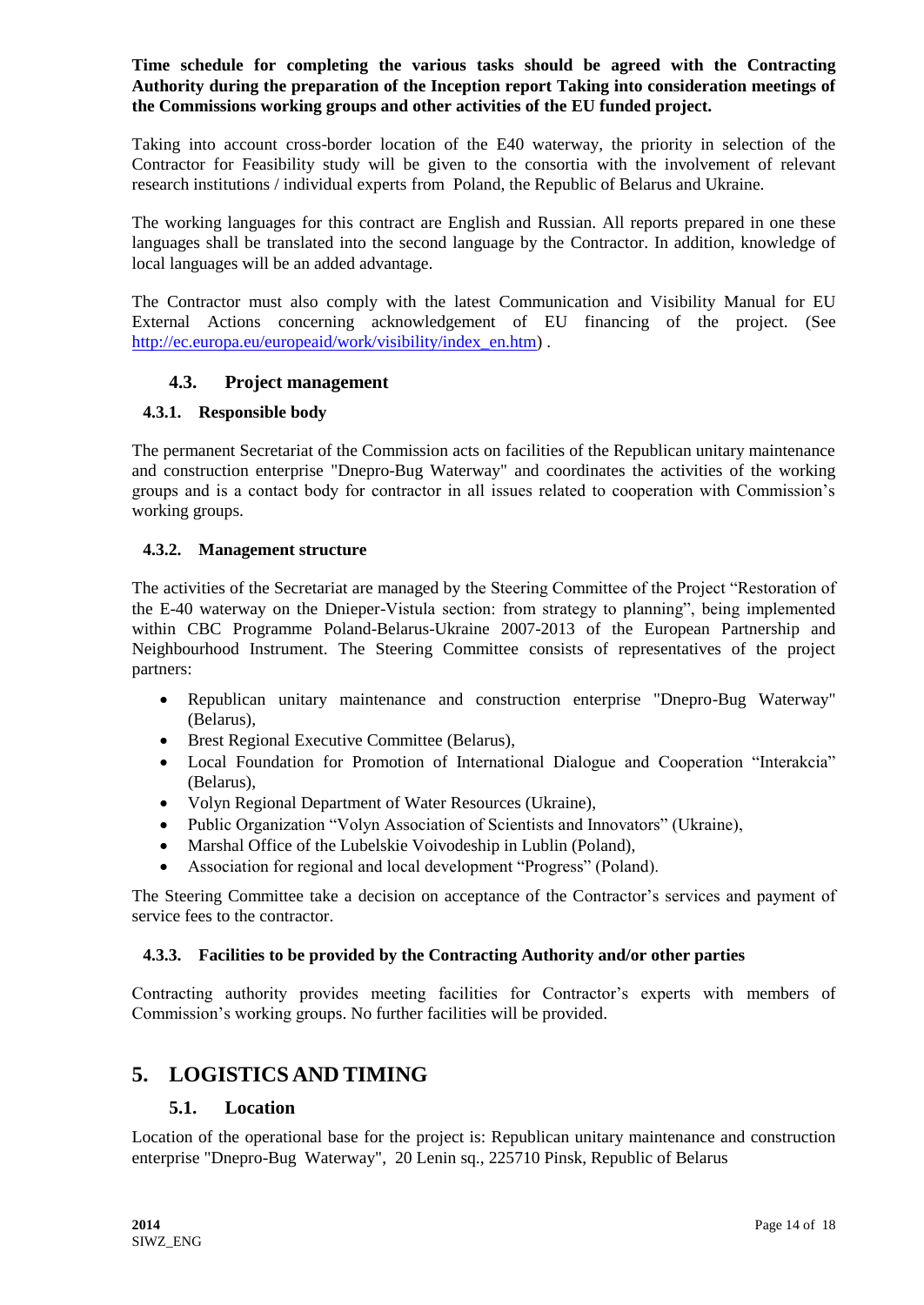## **5.2. Start date & Period of implementation of tasks**

The intended start date is  $01.10.2014$  and the period of implementation of the contract will be  $\langle 12 \rangle$ months from this date. Please see Articles 19.1 and 19.2 of the Special Conditions for the actual start date and period of implementation.

# **6. REQUIREMENTS**

## **6.1. Staff**

Note that civil servants and other staff of the public administration of the partner country, or of international/regional organisations based in the country, shall only be approved to work as experts if well justified. The justification should be submitted with the tender and shall include information on the added value the expert will bring as well as proof that the expert is seconded or on personal leave. The Contractor should possess not less than 10 experts listed below on the moment of application submission. Experts can combine the roles of several experts listed below in case they can possess necessary qualification and prove this in their CVs.

### **6.1.1. Key experts**

Key experts must submit CVs and signed Statements of Exclusivity and Availability. All experts who have a crucial role in implementing the contract are referred to as key experts.

The experts required for this assignment are expected to have appropriate qualifications and professional experience in Hydrography, Hydrology, Survey, Navigation, Naval Architecture, Civil Engineering, Geology, Economics, Fisheries, Environmental and natural resource sciences as profiled below. A bidder comprising a consortium which includes firms and experts from the three member states shall have an added advantage.

The profiles of the key experts for this contract are as follows:

## **1) Team Leader**

The Team Leader shall have at least 20 years experience in the field relevant to the assignment. The team leader shall have a minimum of Masters Degree in Civil Engineering and its equivalent and be a full member of a professional institution such as Institute for civil Engineers (ICE) or its equivalent.

He/she shall be experienced in infrastructure analysis of river transport projects in developing countries.

# **2) Hydrographer**

The Hydrographer shall have at least 15 years experience in the field relevant to the assignment. The Hydrographer shall have a University Degree and experience in planning and execution of field surveys and the evaluation of survey data towards the formulation of design criteria, in particular for training works, of waterways for commercial navigation in the confines of river systems.

### **3) Navigation Specialist**

The Navigation Specialist shall have at least 15 years experience in the field relevant to the assignment. He/she shall have a minimum of University Degree in Maritime Studies, or Hydrography and Oceanography, and possess sector specific experience particularly in:

- Data on types of ships and their navigational requirements;
- Review of existing data and identification of additional data requirements;
- Collection of additional data and subsequent analysis of the bathymetric characteristics of the navigational routes,
- Inventory of existing transport and navigational routes including assessment of navigational constraints; and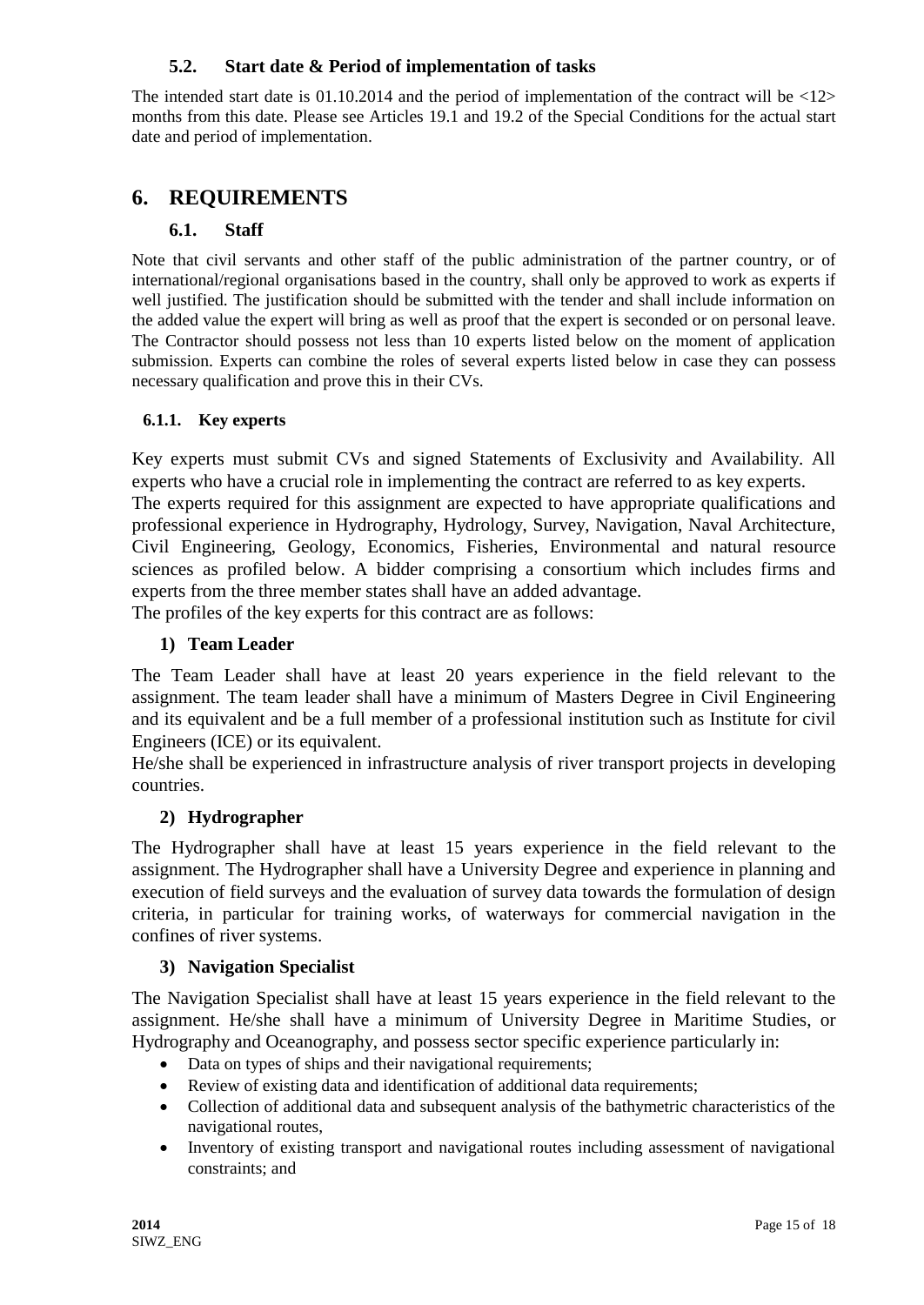Assessment of possibilities for alleviating navigational constraints for each route, and associated costs.

# **4) Hydrologist**

The Hydrologist shall have at least 15 years experience in the field relevant to the assignment. He/she shall have experience in planning and execution of field surveys and the evaluation of survey data towards the formulation of design criteria, in particular for training works, of waterways for commercial navigation in the confines of river systems. In addition, the Hydrologist shall have experience in analysing meteorological data.

# **5) Field Surveyor**

The Field Surveyor shall have at least 15 years experience in the field relevant to the assignment. The Surveyor shall have a minimum of University Degree and experience in planning and execution of field surveys and the evaluation of survey data towards the preparation of topographic maps and GIS the formulation of design criteria of port structures and engineering works along waterways.

## **6) Naval Architect**

The Naval Architect shall have at least 15 years experience in the field relevant to the assignment: The Naval Architect shall have a minimum of an MSc in Architecture, and experience in design and construction supervision of commercial cargo vessels for the navigation in coastal waters and for river transport. The expert shall have particular experience in the planning of shallow draft vessel systems optimized for commercial river navigation.

# **7) Dredging Expert/Civil Engineer**

The Dredging Expert/Civil Engineer shall have at least 15 years experience in the field relevant to the assignment. The Expert shall have experience in planning and design of river training works including dredging works in complex river systems of larger magnitude for commercial waterways. The expert must have experience in formulation of terms of reference for subsoil investigation works. In addition, the Dredging Expert /Civil Engineer shall have experience in the design of waterway facilities, such as ports and ancillary facilities.

# **8) Geologist**

The Geologist shall have at least 10 years experience in the field relevant to the assignment. The Geologist shall have experience in geomorphology, hydrogeology, sedimentology and seismology. The expert must have strong knowledge in structural and geological setting in Europe. He/she shall have a university degree. He / (she) should be familiar with the methods of sampling and analysis of water and sediment specimens.

# **9) Environmental Expert**

The Environmental Expert shall have a minimum of Masters Degree and at least 15 years experience in the field relevant to the assignment. The expert shall be an environmentalist with extensive experience in EIA studies preferably on the developments and river environments of eastern part of Europe. He shall be conversant with water sampling techniques and sedimentation profiling.

# **10) Aquatic and Terrestrial Biologist or Ecologist**

The Aquatic and Terrestrial Biologist or Ecologist shall have at least 15 years experience in the field relevant to the assignment. He/she shall have a minimum of an MSc in Biological Sciences and experience in planning and sustaining the fishing industry. He/she shall have experience in Management of river and Marine ecosystems.

### **11) Sociologist**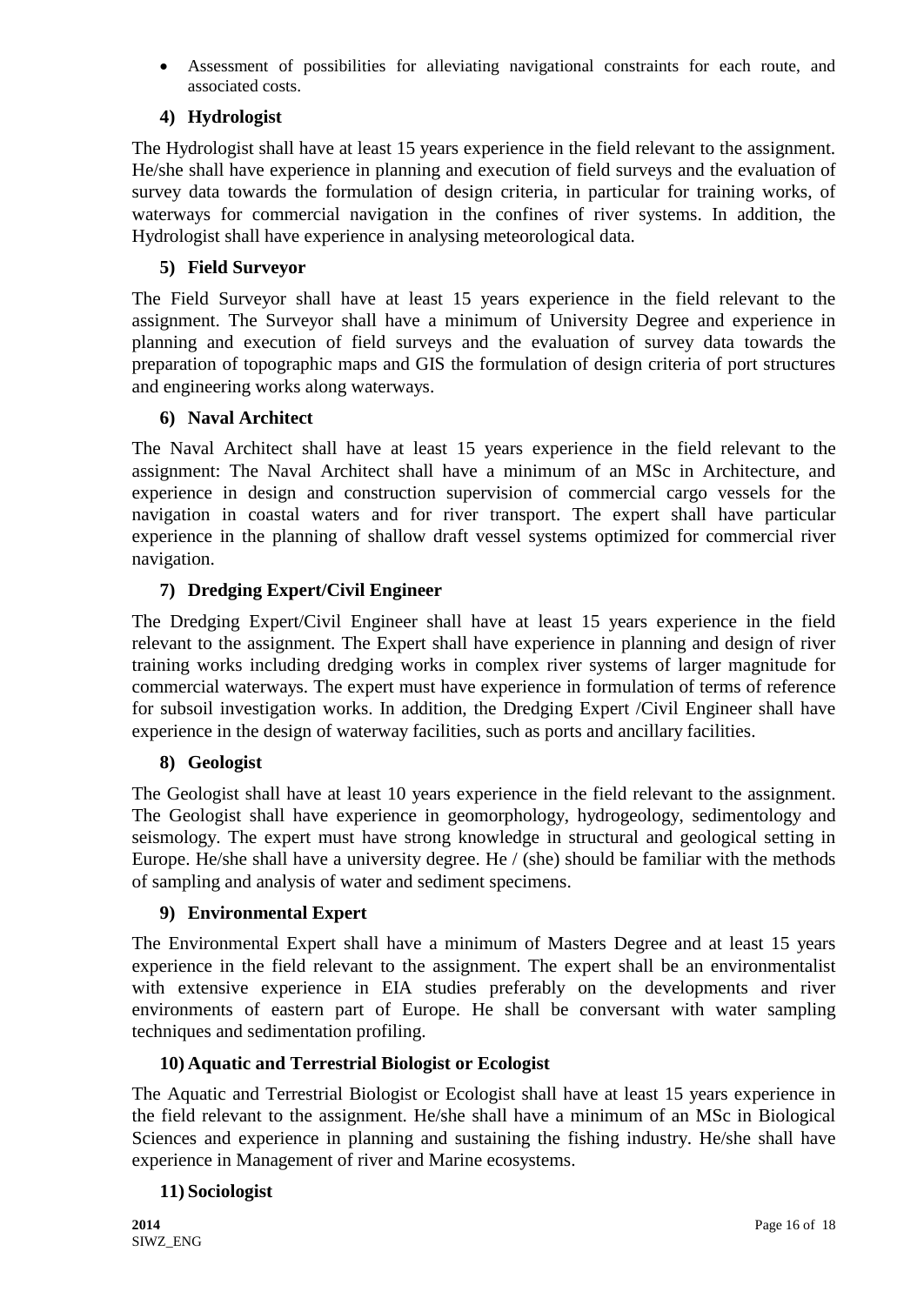The sociologist shall have a University Degree in Sociology or related studies and 10 years working experience. He/she shall have wide experience working in Eastern Europe environment, with particular reference to resettlement and other social impacts of large transportation infrastructure projects.

# **12) Economist**

The Economist shall have at least 15 years experience with Masters of Arts or Science Degree in Economics or equivalent. He/she should demonstrate a detailed understanding of regional economics especially with reference to transport and logistics.

# **13) Transport Modeling and forecasting expert**

The expert shall have at least a Masters degree in Transport Modeling and Engineering. He/she shall have at least 10 years of experience modeling and forecasting, involving maritime and multimodal transport.

# **14) Legal/Institutional Expert**

The Expert shall have at least a Masters degree in International Law or Hydro-Politics with at least 10 years relevant experience in handling trans-boundary water related projects.

# **15) Logistics Expert**

The Logistics Expert shall have at least a Masters degree in Transport Economics or Engineering, with at least 10 years of relevant experience in transport logistic projects and operations, involving river and or maritime transport.

# **16) Public Private Partnerships (PPP) Expert**

The PPP Expert shall have at least a Masters degree in Business Administration or a related discipline and at least 10 years experience in structuring PPP options for transport related investments.

All experts must be independent and free from conflicts of interest in the responsibilities they take on.

# **6.1.2. Other experts, support staff & backstopping**

CVs for experts other than the key experts should not be submitted in the tender but the tenderer will have to demonstrate in their offer that they have access to experts with the required profiles. The Contractor shall select and hire other experts as required according to the needs. The selection procedures used by the Contractor to select these other experts shall be transparent, and shall be based on pre-defined criteria, including professional qualifications, language skills and work experience. The costs for backstopping and support staff, as needed, are considered to be included in the tenderer's financial offer.

# **6.2. Office accommodation**

Office accommodation for each expert working on the contract is to be provided by the Contractor.

# **6.3. Facilities to be provided by the Contractor**

The Contractor shall ensure that experts are adequately supported and equipped. In particular it must ensure that there is sufficient administrative, secretarial and interpreting provision to enable experts to concentrate on their primary responsibilities. It must also transfer funds as necessary to support their work under the contract and to ensure that its employees are paid regularly and in a timely fashion.

### **6.4. Equipment**

**No** equipment is to be purchased on behalf of the Contracting Authority / partner country as part of this service contract or transferred to the Contracting Authority / partner country at the end of this